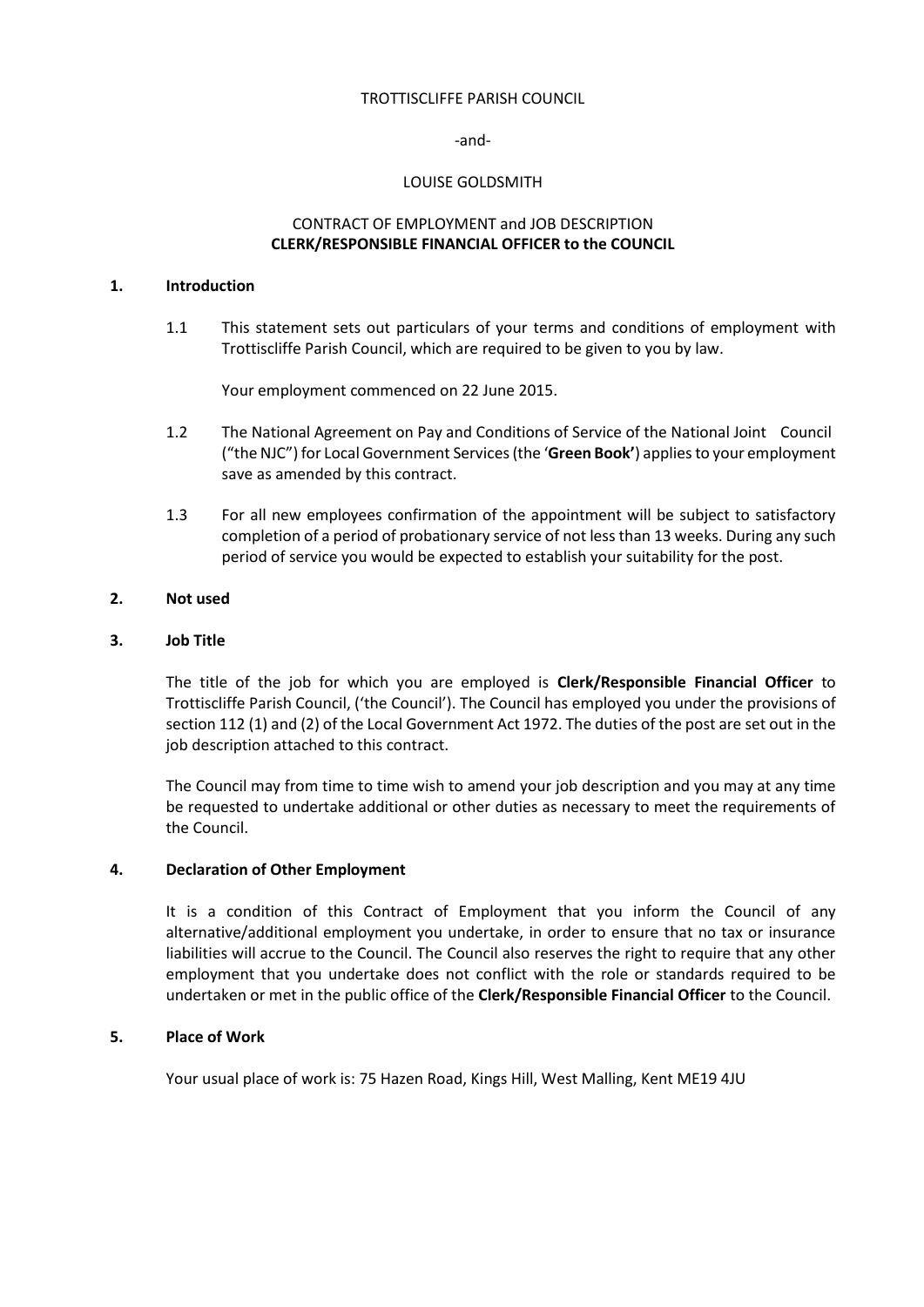### **6. Salary**

6.1 Your salary is in accordance with the current NJC salary scale for Part-time Clerks, specifically Scale LC1 and part LC2 – SCP (Spinal Column Point) 26.

You have been appointed to a single salary point and the Council will review your salary annually on the anniversary of your appointment.

- 6.2 Your salary will be paid by cheque at the monthly Parish Council meeting.
- **7.** Not used
- **8.** Not used

### **9. Expenses**

Any travel mileage, approved by the Council, will be paid at the maximum tax free rate laid down by HMRC, currently £0.45/mile.

### **10. Working from home – Additional Clauses**

10.1.1 Not used

- 10.1.2 The Council will reimburse all reasonable expenses incurred by you in the discharge of the duties that are approved by the Council.
- 10.2 The cost of all stationery and consumables and computer consumables will be reimbursed against invoices submitted to the Council.
	- 10.2.1 The Council will reimburse all telephone/broadband facility expenses, incurred on a private line, at 25% of your current monthly levy.
	- 10.2.2 Not used.
	- 10.2.3 The Council will pay the sum of £200 annually to include for depreciation and the use of a private Computer/Printer/Software belonging to the Clerk/Responsible Financial Officer to the Council.
	- 10.2.4 Not used
- 10.3 Not used.
- 10.4 You will make yourself available to members of the public during agreed hours at the designated address or alternatively at other accessible premises designated by the council.

#### **11. Appraisal**

You will receive an annual review. Should there be any concern about your performance, other than matters of a disciplinary nature, the Council undertakes to work with you to seek to ensure that necessary training, mentoring and support is provided to ensure that agreed standards of performance are reached in a reasonable agreed time frame.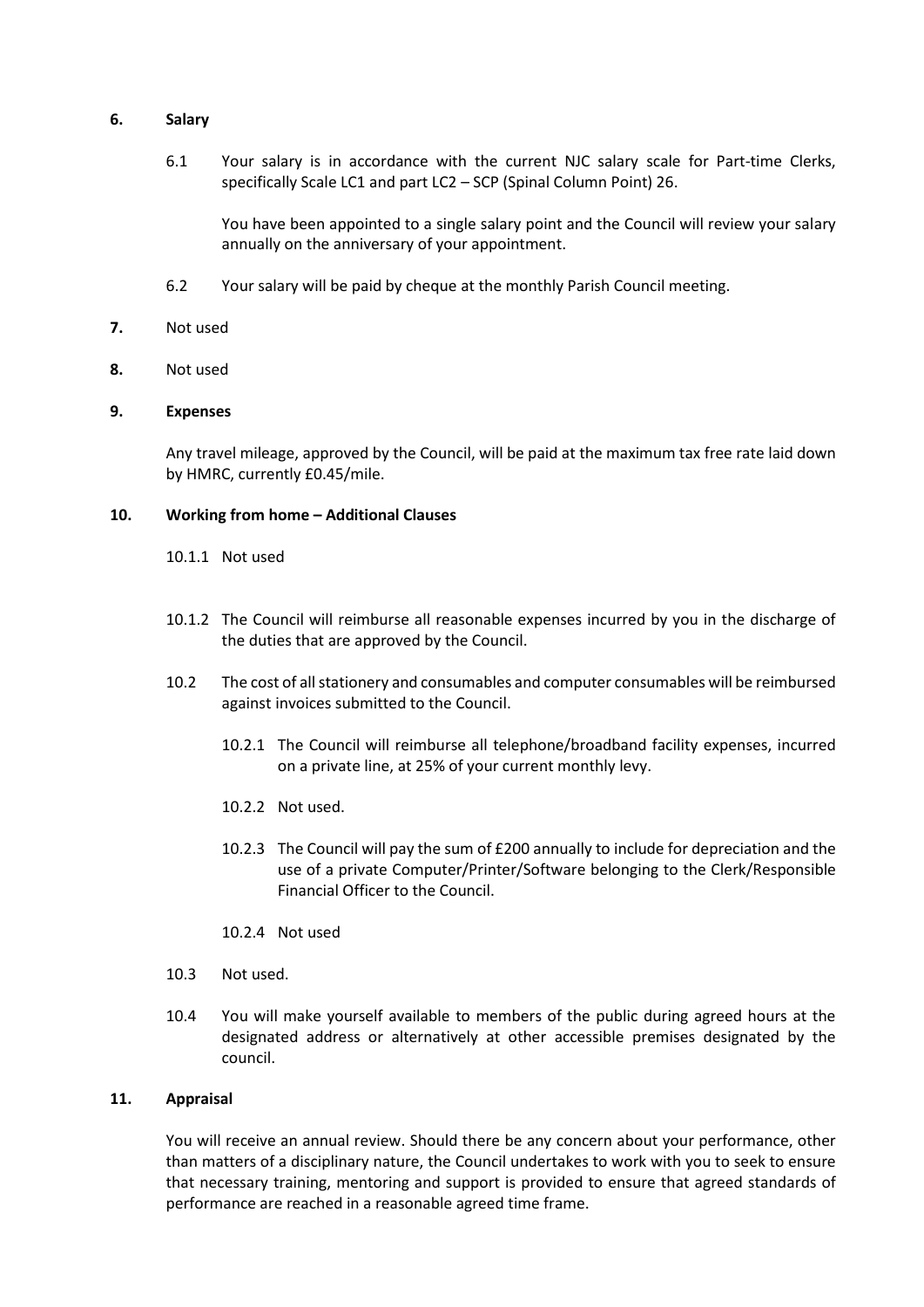### **12. Hours of Work**

- 12.1 Your hours of work are 5.5 hours per week.
- 12.2 Not used
- 12.3 Not used

# **13. Additional Hours**

If you are required to work more than your normal working hours servicing the Council and its committees or external events, you will be reimbursed at the rate detailed in 6.1 above.

Exceptional additional hours required to be worked must be approved by the Council.

- **14** Not used
- **15** Not used
- **16.** Not used
- **17.** Not used
- **18** Not used

### **19 Pensions and Gratuities**

- 19.1 Not used
- 19.2 Not used
- 19.3 Death in Service

In the event of your death in service any outstanding payments will be paid to your next of kin.

#### **20. Notice of Termination of Employment**

#### **During probationary period**

20.1 Either party may terminate the contract of employment by giving one month's notice in writing.

### **After completion of probationary period**

- 20.2 The length of notice which you are obliged to give to the Council to terminate your employment is three month in writing.
- 20.3 The length of notice which you are entitled to receive from the Council to terminate your employment is one month in writing.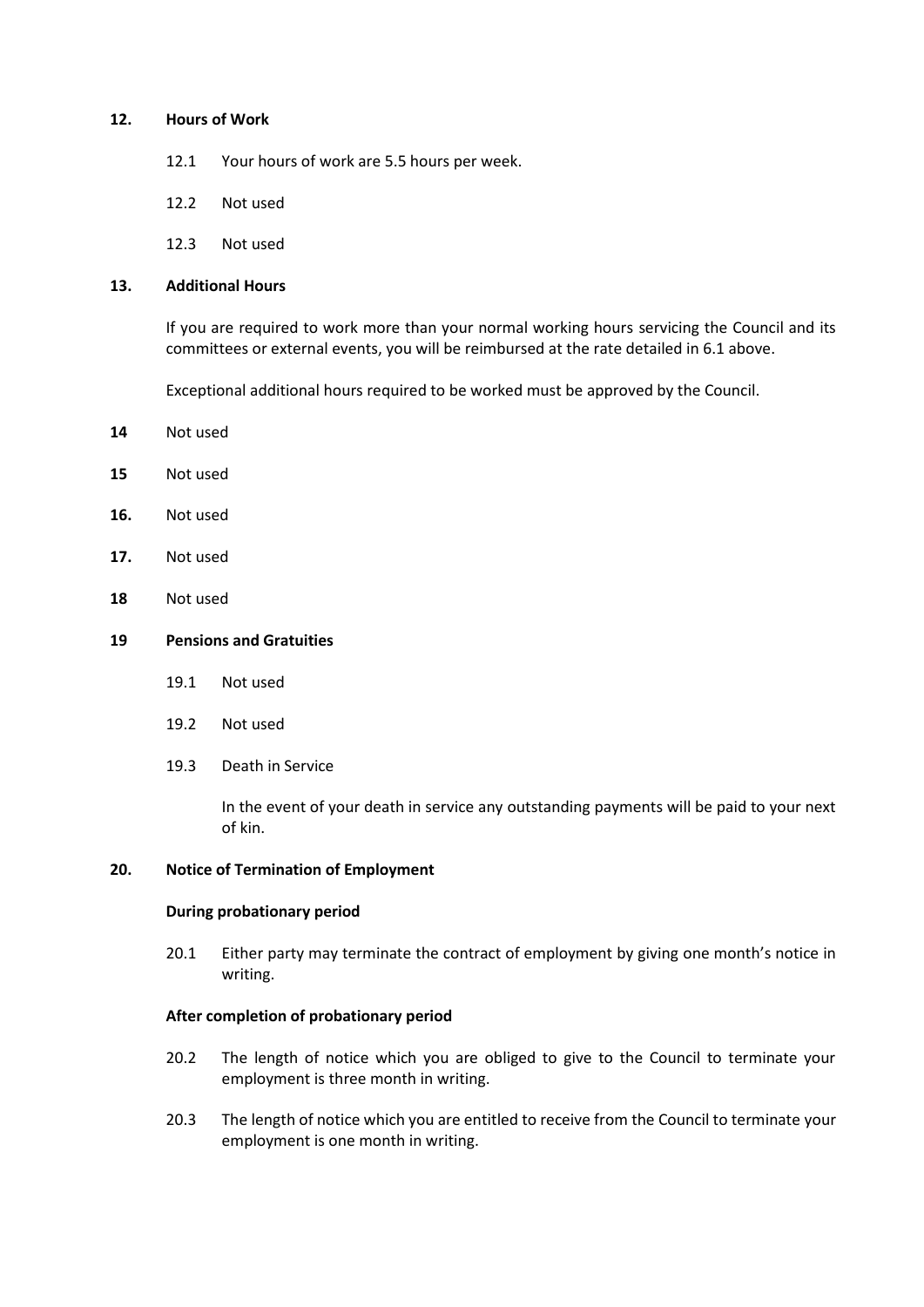20.4 Upon or within one week of written termination of your employment (whether that be during or after any probationary period) you are required to surrender to the Council any documents or materials that you have been holding on behalf of the Council.

# **21 Grievance and Discipline – Dispute Resolution**

21.1 Conciliation and Mediation

Before resorting to formal procedures from the employee or from the Council it is the policy of the Council that discussions between both parties should be entered into with the express purpose of resolving the matter through a process of mediation seeking conciliation. Where necessary the Council will seek the services of an external expert to forward this process to reach a conclusion satisfactory to both parties in the dispute.

# 21.2 Redress of Grievance

You must apply in writing to the Chair of the Council for redress of any grievance relating to your employment and/or any disciplinary decision applied to you. The Chair shall report your application to a Grievance Panel meeting of the Council, held in the absence of the public and the press. You will have an opportunity to set out your grievance. The grievance will then be considered and a decision reached by the Panel.

Should you be dissatisfied with the Panel's decision you have the right to make an appeal to the Appeals Panel of the Council.

Under the provisions of the 1999 Employment Relations Act s.10 you have the right to have a representative of your choice present at any Grievance of Disciplinary hearing.

## 21.3 Disciplinary Rules

Before any disciplinary action is taken by the Council, a notice in writing giving details of the matter, either signed by the Chair and authorised by the Council, or your line manager in accordance with their delegated responsibilities, shall be given to you. You (together with an adviser if you wish) will have a full opportunity to answer the complaint at a meeting of the Council's Disciplinary Panel held in the absence of the public and the press. Should you be dissatisfied with the Panel's decision you have the right to make an appeal to the Appeals Panel of the Council.

# **22 Health and Safety Regulations, Other Legislation & Council Policies**

You are expected to familiarise yourself with all relevant Regulations, Legislation and Policies applying to or made by the Council and ensure that you comply with and ensure others comply with these as required.

## **23 Training and Development**

It is essential that the Officers and employees of the Council maintain up to date knowledge of their function and duties. To this end the Council will expect and support your necessary agreed training and development and meet all course and examination expenses and any travel and subsistence incurred.

## **24 Not used**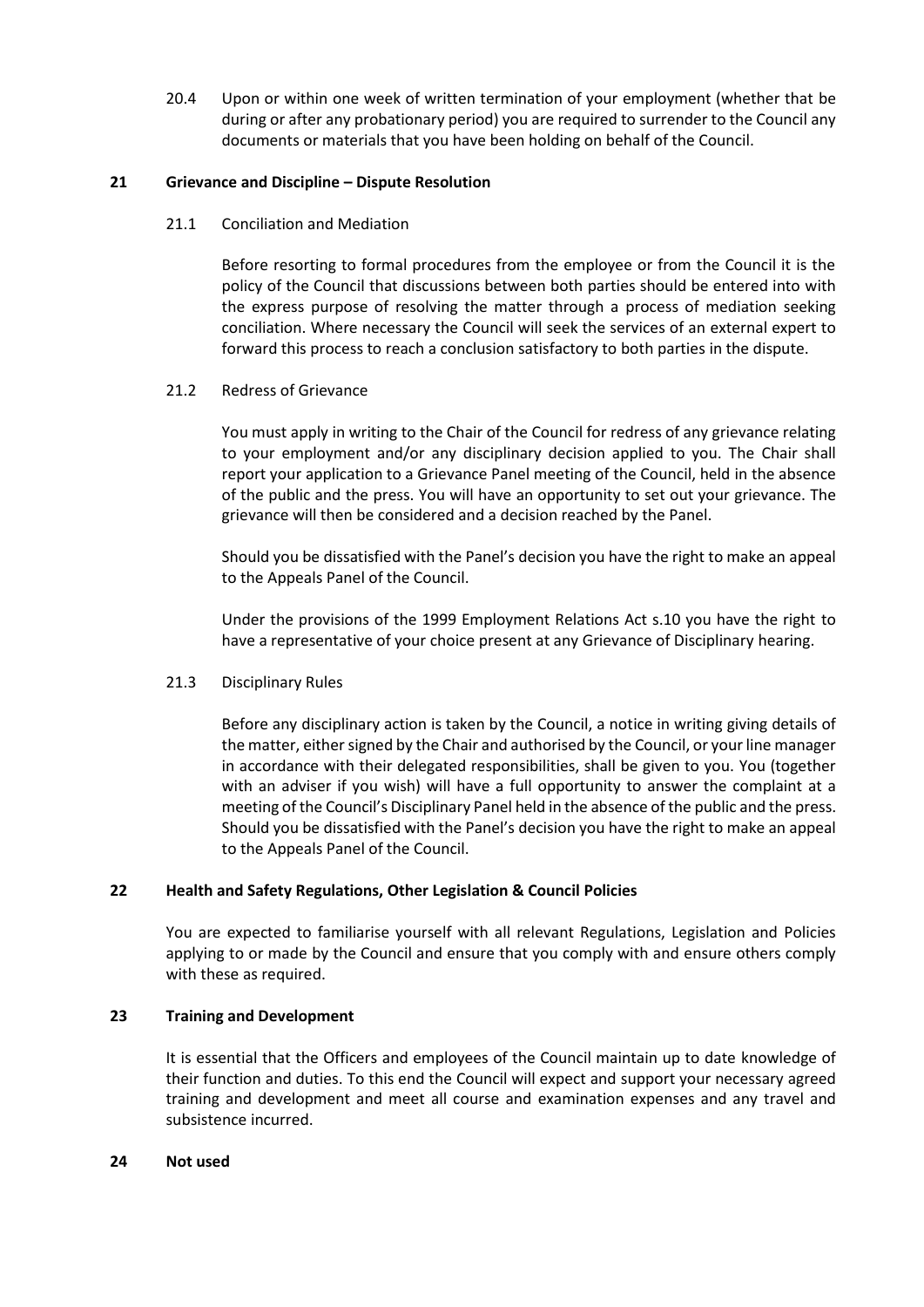The Parish Clerk shall be bound by the Code of Conduct in force at the time.

Signed: ........................................................... Dated:-................................... **Chair of the Council**

Signed:- .......................................................... Dated: ................................... **Clerk/Responsible Financial Officer to the Council**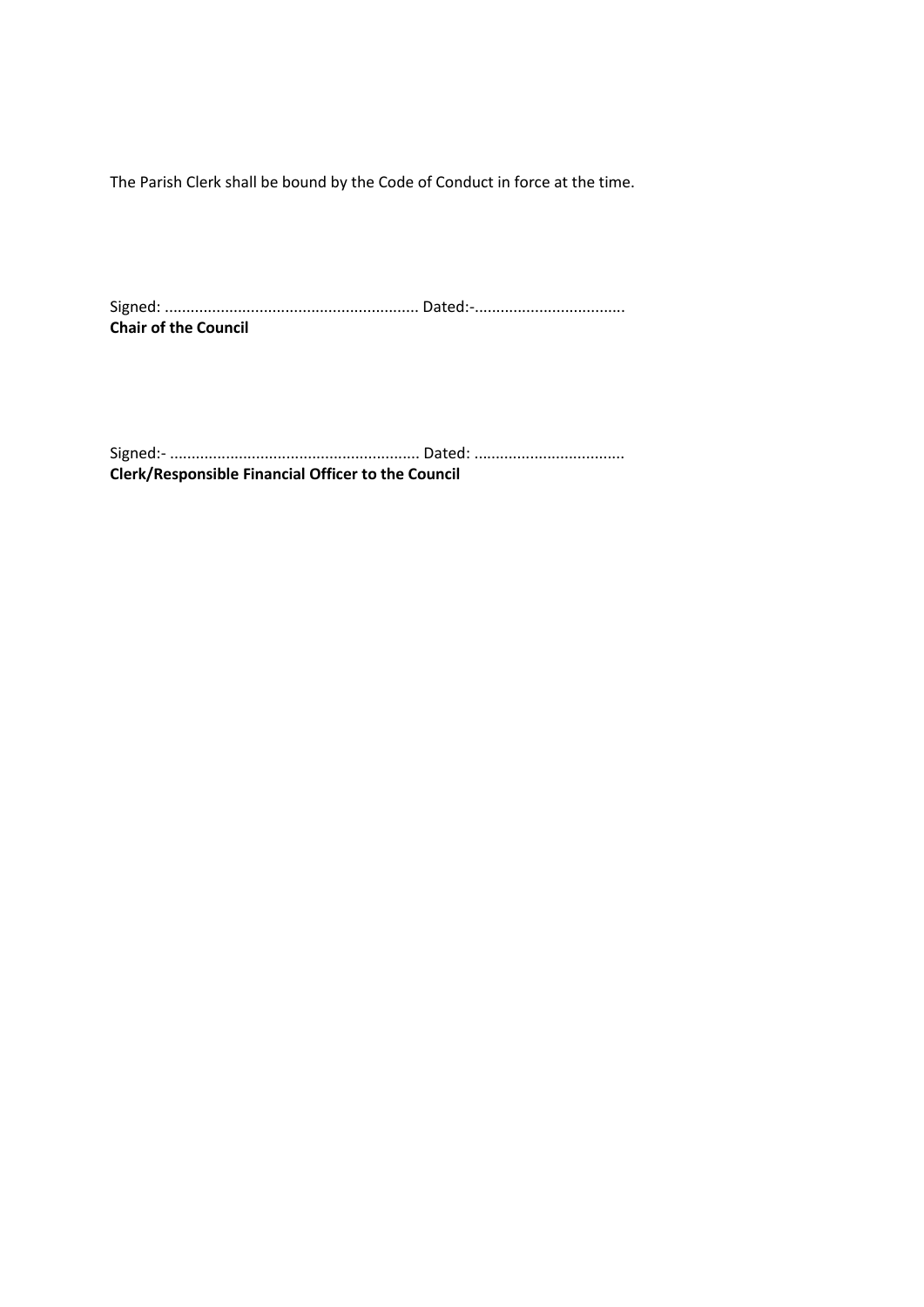# **JOB DESCRIPTION – CLERK/RESPONSIBLE FINANCE OFFICER TO THE COUNCIL**

## **Overall Responsibilities**

The Clerk to the Council will be the Proper Officer of the Council and as such is under a statutory duty to carry out all the functions, and in particular to serve or issue all the notifications required by law of a local authority's Proper Officer.

The Clerk will be totally responsible for ensuring that the instructions of the Council in connection with its function as a Local Authority are carried out.

The Clerk is expected to advise the Council on, and assist in the formation of, overall policies to be followed in respect of the Authority's activities and in particular to produce all the information required for making effective decisions and to implement constructively all decisions. The person appointed will be accountable to the Council for the effective management of all its resources and will report to them as and when required.

The Clerk will be the Responsible Financial Officer and is responsible for all financial records of the Council and the careful administration of its finances.

## **Specific Responsibilities**

- 1. To ensure that statutory and other provisions governing or affecting the running of the Council are observed.
- 2. To monitor and balance the Council's accounts and prepare records for audit purposes and VAT.
- 3. To ensure that the Council's obligations for Risk Assessment are properly met.
- 4. To prepare, in consultation with appropriate members, agendas for meetings of the Council and Committees. To attend such meetings and prepare minutes for approval.
- 5. To attend all meetings of the Council and all meetings of its committees and subcommittees.
- 6. To receive correspondence and documents on behalf of the Council and to deal with the correspondence or documents or bring such items to the attention of the Council. To issue correspondence as a result of instructions of, or the known policy of, the Council.
- 7. To receive and report on invoices for goods and services to be paid for by the Council and to ensure such accounts are met. To issue invoices on behalf of the Council for goods and services and to ensure payment is received.
- 8. To study reports and other data on activities of the Council and on matters bearing on those activities. Where appropriate, to discuss such matters with administrators and specialists in particular fields and to produce reports for circulation and discussion by the Council.
- 9. To draw up both on his/her own initiative and as a result of suggestions by Councillors proposals for consideration by the Council and to advise on practicability and likely effects of specific courses of action.
- 10. To supervise any other members of staff as their line manager in keeping with the policies of the Council and to undertake all necessary activities in connection with the management of salaries, conditions of employment and work of other staff.